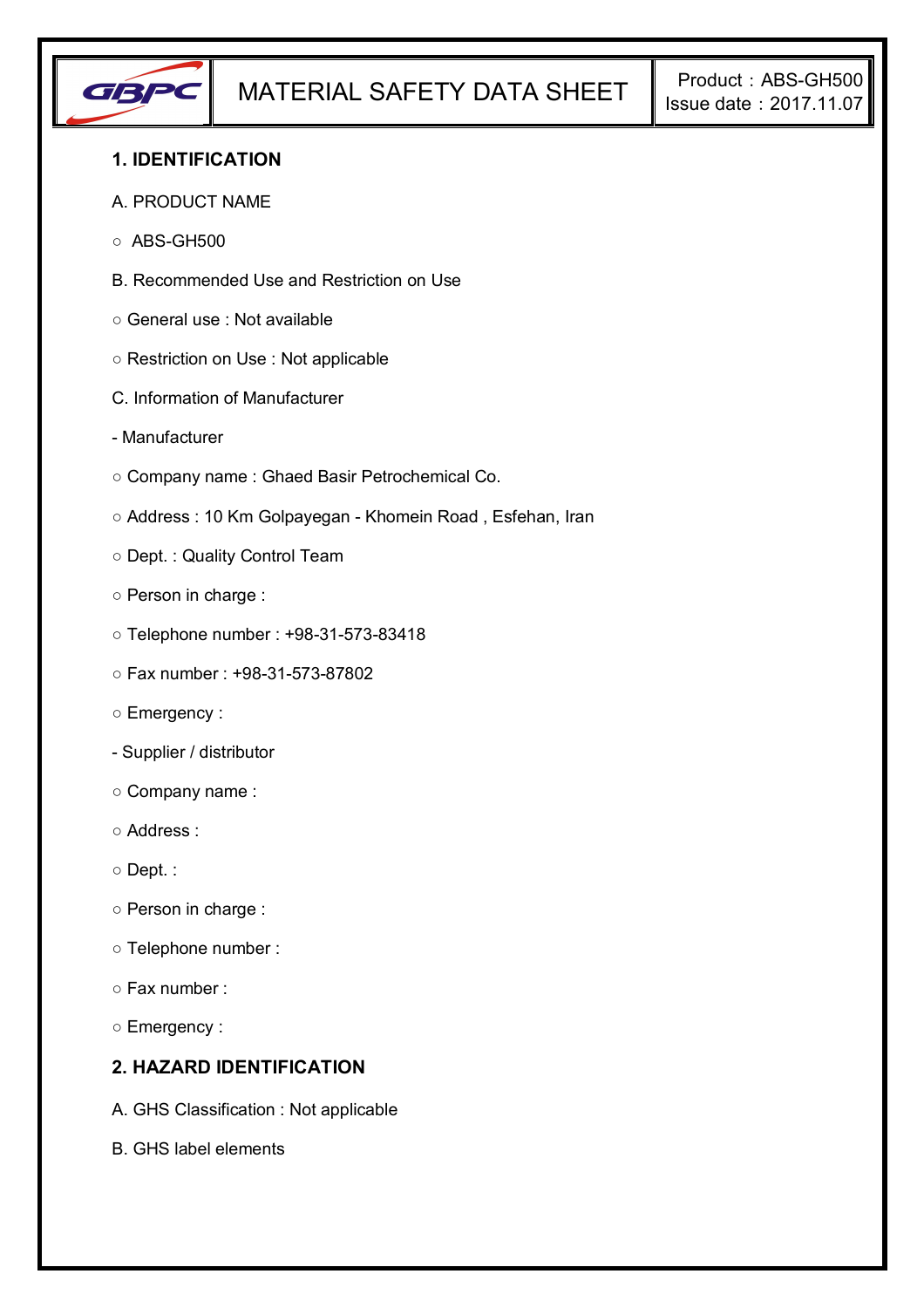

- Hazard symbols : Not applicable
- Signal word : Not applicable
- Hazard statement : Not applicable
- Precautionary statements : Not applicable
- C. Other hazards which do not result in classification :
- NFPA rating: (0~4 steps) : Health=1, Flammability=1, Reactivity=0

# **3. COMPOSITION/INFORMATION ON INGREDIENTS**

| Chemical name                    | CAS No         | Contents(%) |
|----------------------------------|----------------|-------------|
| AMS type heat resist ABS         | 25120-20-1     | $77 - 90$   |
| PMI type heat resist co-polymer  | 94858-30-7     | $10 - 20$   |
| Stabilizer                       | Proprietary    | $0 - 1$     |
| Lubricant                        | Proprietary    | $0 - 2$     |
| Acrylonitrile monomer            | $107 - 13 - 1$ | < 0.1       |
| Butadiene monomer                | 106-99-0       | < 0.1       |
| Styrene monomer                  | 100-42-5       | < 0.1       |
| $\alpha$ -Methyl styrene monomer | 98-83-9        | < 0.1       |

### **4. FIRST-AID MEASURES**

A. Eye Contact :

- Immediately flush eyes with plenty of water at least 15minutes.

- If irritation persists, get a doctor's examination.

- Lifting eyelids occasionally to wash eyelids down enough to follow up.

B. Skin Contact :

- Wash the contaminated skin area with running water.

- Cooling the contaminated skin with cool running water when contact with melt.

- Get medical attention when burn by melt.

C. Inhalation :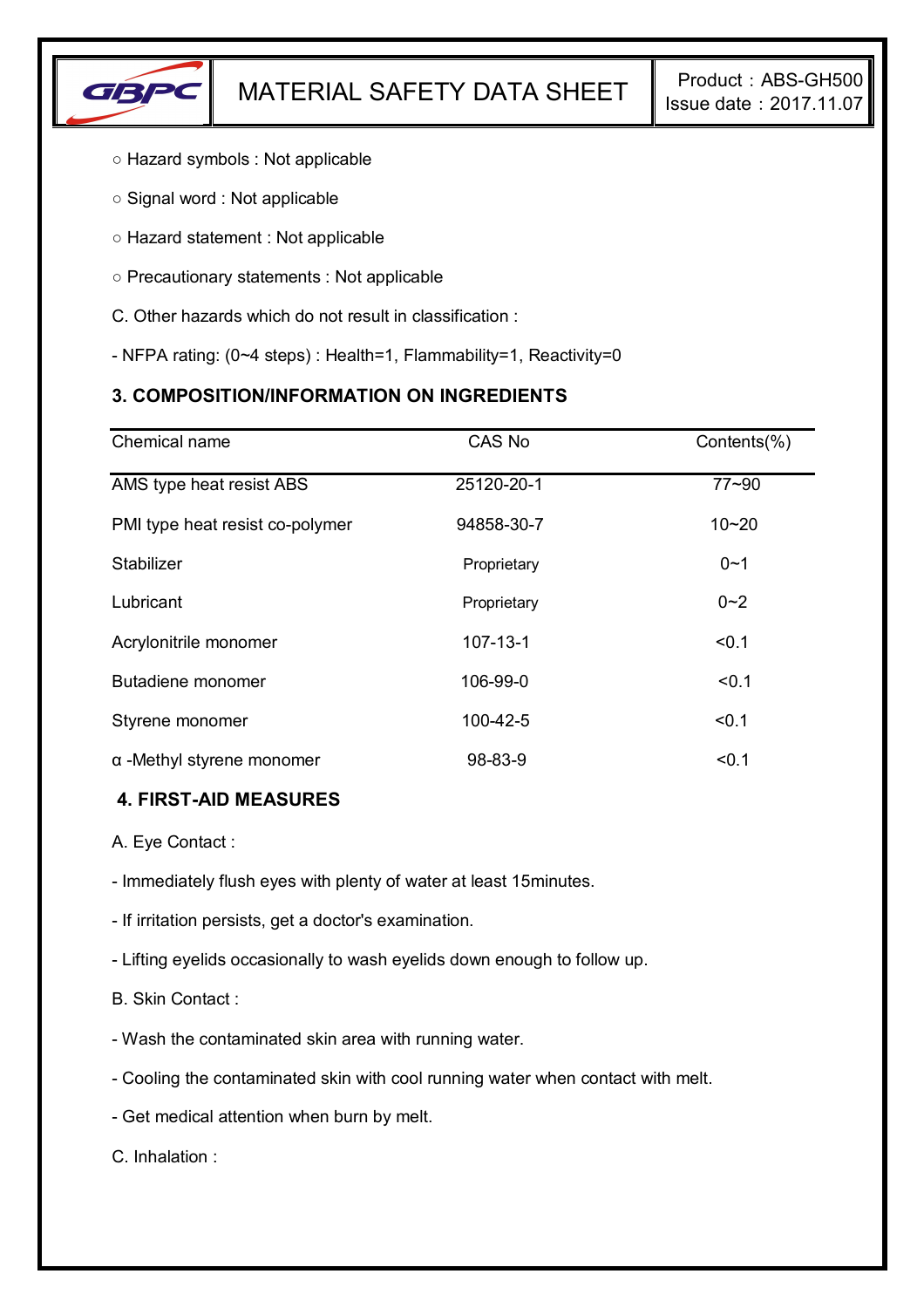

- Remove exposed person to fresh air.
- Remove victim to fresh air and keep at rest in a position comfortable.
- Get medical attention.
- D. Ingestion :
- Rinse mouth with water.
- Give large amounts of water to relieve stimulus.
- Toxic by ingestion does not high.
- If irritation or symptoms occurs, get a doctor's examination.
- E. Delay and immediate effects and also chronic effects from short and long term
- exposure : Not available
- F. Notice to Physician :
- Treatment may vary with condition of victim and specifics of incident.

### **5. FIRE FIGHTING MEASURE**

- A. Suitable (Unsuitable) extinguishing media :
- Extinguishing media : Carbon Dioxide, Dry Chemical, Water.
- Unsuitable Extinguishing media : Do not use direct water.
- Big Fire : Water spray, regular foam
- B. Specific hazards arising from the chemical
- Combustion : Carbon monoxide, Carbon dioxide, hydrogen cyanide
- Levels of fire hazard : Not available
- C. Fire fighting procedures and equipments :
- Wear appropriate personal protective equipment(see section 8. EXPOSURE

### CONTROLS/PERSONAL PROTECTION).

- Avoid inhalation of smoke or gas when fire fighting.
- Move container from fire area if it can be done without risk.
- Cool containers with water until well after fire is out.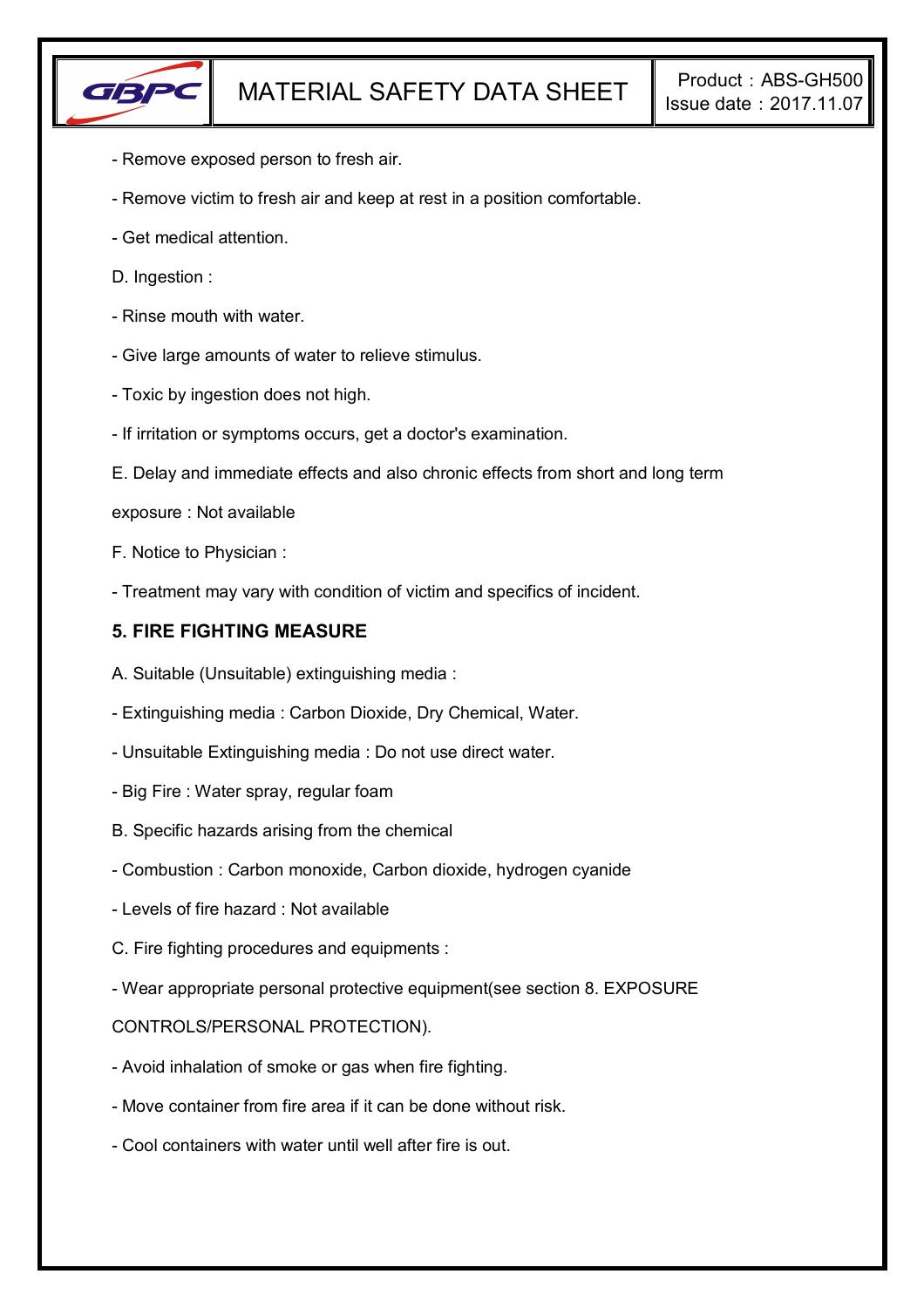

### **6. ACCIDENTAL RELEASE MEASURES**

- A. Personal Precautions, Protective Equipment and Emergency procedures :
- Perform in accordance with 「See section 8. EXPOSURE CONTROLS /

PERSONAL PROTECTION」. Put on appropriate personal protective equipment.

- Where possible allow leak of molten material to solidify mechanical and

chemical protective.

- Use a way to minimize dust.
- Avoid contact with eyes and skin.
- Avoid inhalation of substance itself or combustion.
- Evacuation against the wind.
- Avoid contact with heat, sparks, flame or other ignition sources.
- B. Environmental Precautions
- Avoid dispersal of spilt material and runoff and contact with waterways, drains

and sewers. If large spills, advise emergency services.

- C. Methods and materials for containment and cleaning up :
- For small spills.
- Remove all sources of ignition.
- Suppression occurrence of dust.
- Appropriate container for disposal of spilled material collected.
- Ventilate leak areas and clearing leak area.
- For large spills.
- Remove all sources of ignition.
- Suppression occurrence of dust.
- Avoid entering to sewers or water system.
- For disposal of spilled material in appropriate containers collected and clear surface.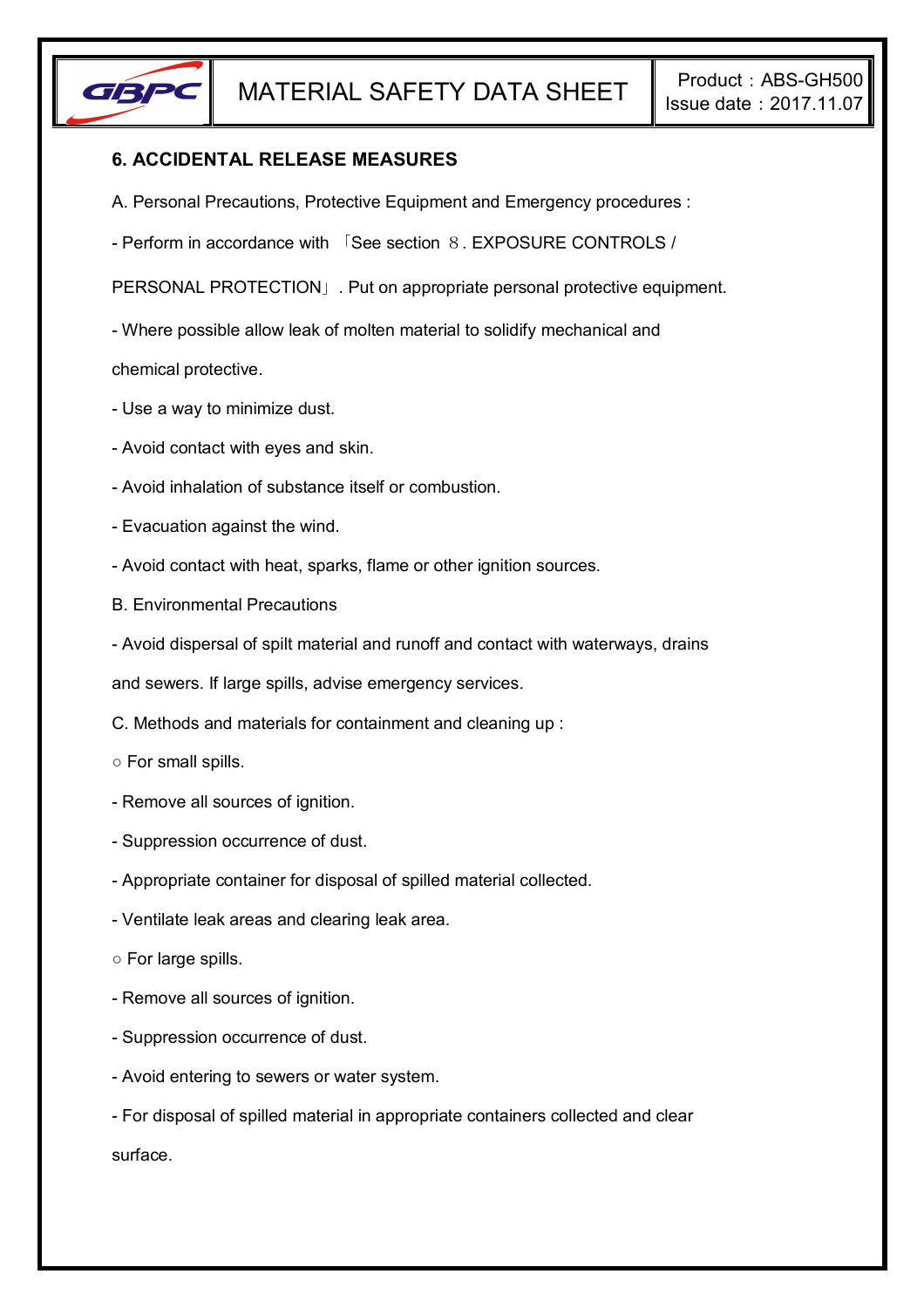

- Appropriate container for disposal of spilled material collected.

### **7. HANDLING AND STORAGE**

- A. Handling :
- Perform in accordance with 「See section 8. EXPOSURE CONTROLS /

PERSONAL PROTECTION」. Put on appropriate personal protective equipment.

- Handle in a well-ventilated place.
- Avoid contact with heat, sparks, flame or other ignition sources.
- Remove all sources of ignition.
- Use all the equipment after the ground.
- Wash thoroughly after handling.
- B. Storage Precautionary Statements :
- Keep in original container and tightly closed.
- Avoid contact moisture.
- Avoid contact with incompatible materials.

## **8. EXPOSURE CONTROLS/PERSONAL PROTECTION**

- A. Exposure limit
- Exposure limit under ISHL : Not applicable
- ACGIH : Not applicable
- Biological exposure limits : Not applicable
- B. Engineering Controls

- A system of local and/or general exhaust is recommended to keep employee

exposures above the Exposure Limits. Local exhaust ventilation is generally

preferred because it can control the emissions of the contaminant at its source,

preventing dispersion of it into the general work area. The use of local exhaust

ventilation is recommended to control emissions near the source.

C. Personal Protective Equipment :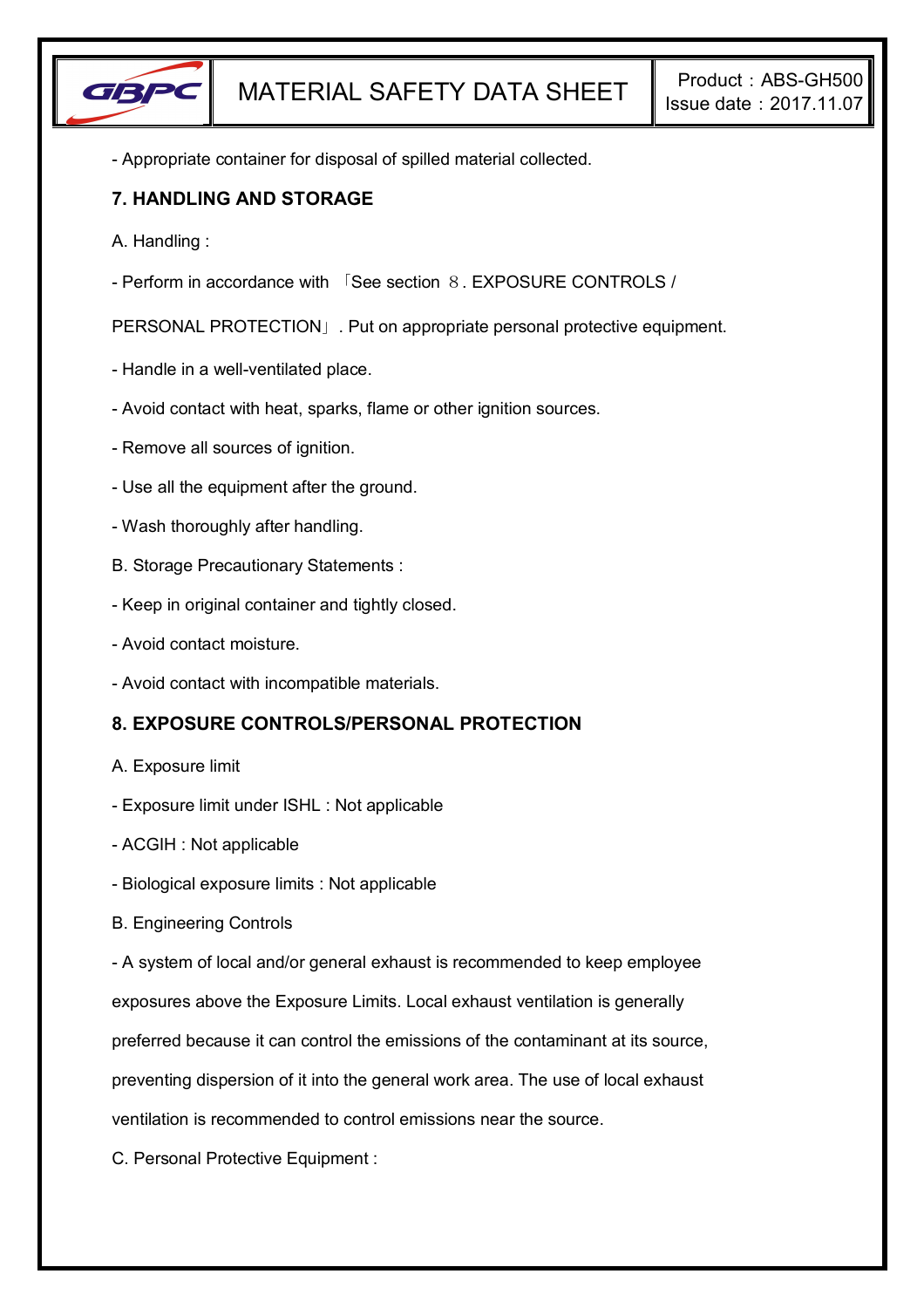

 $\gamma$  Respiratory Protection : Use the respirator be given official approval by Iranian Occupational Health Association (IOHA). Under conditions of frequent use or heavy exposure, Respiratory protection may be needed. Respiratory protection is ranked in order from minimum to maximum. Consider warning properties before use.

- Dust, mist, fume-purifying respiratory protection

- Any air-purifying respirator with a corpuscle filter of high efficiency

- Any respiratory protection with a electromotion fan(for dust, mist,

fume-purifying)

※ For Unknown Concentration or Immediately Dangerous to Life or

Health

- Self-contained breathing apparatus(pressure-demand or other

positive-pressure mode in combination)

- Supplied-air respirator with full facepiece

 $\forall$  Eye Protection : Wear primary eye protection such as splash resistant safety goggles with a secondary protection faceshield. Provide an emergency eye wash station and quick drench shower in the immediate work area.

 $\gamma$  Hand Protection : Wear chemical resistant protected gloves if there is hazard potential for direct skin contact. Wear heat resistant protected gloves to withstand the temperature of molten product.

 $\gamma$  Body Protection : Wear chemical resistant protected clothing if there is hazard potential for direct contact.

## **9. PHYSICAL AND CHEMICAL PROPERTIES**

A. Appearance : Solid

B. Odor : Distinctive odor

C. Odor threshold : Not available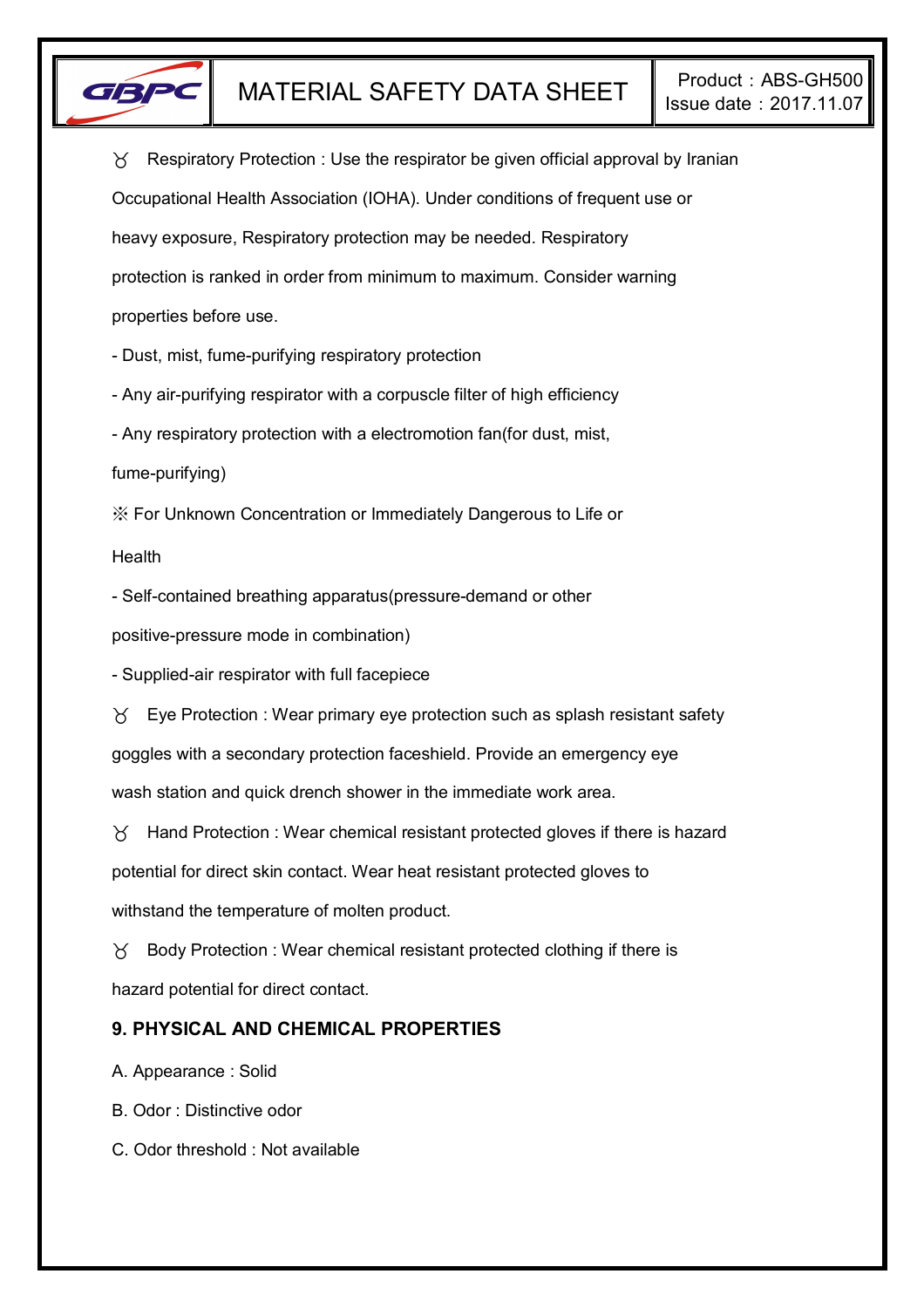

### D. pH : 7

- E. Melting point/Freezing point : Not applicable
- F. Initial Boiling Point/Boiling Ranges : Not applicable
- G. Flash point : 349℃(660℉)
- H. Evapourating Rate : Not applicable
- I. Flammability(solid, gas) : 1/16" HB(UL 94)
- J. Upper/Lower Flammability or explosive limits : Not available
- K. Vapour pressure : Not applicable
- L. Solubility :
- Water : Insoluble

Acetone, MEK, dichloromethane: Soluble

- Alcohol, Mineral Oil: insoluble
- M. Vapour density(Air=1) : Not applicable
- N. Relative density : 1.02~1.17
- O. Partition coefficient of n-octanol/water : Not available
- P. Autoignition Temperature : 455℃
- Q. Decomposition Temperature : Not applicable
- R. Viscosity : Not applicable
- S. Molecular weight : 50,000~200,000

### **10. STABILITY AND REACTIVITY**

- A. Stability
- This material is stable under recommended storage and handling conditions
- Decompose at 320℃ on heating.
- B. Possibility of Hazardous Reaction
- Will not occur.
- C. Conditions to Avoid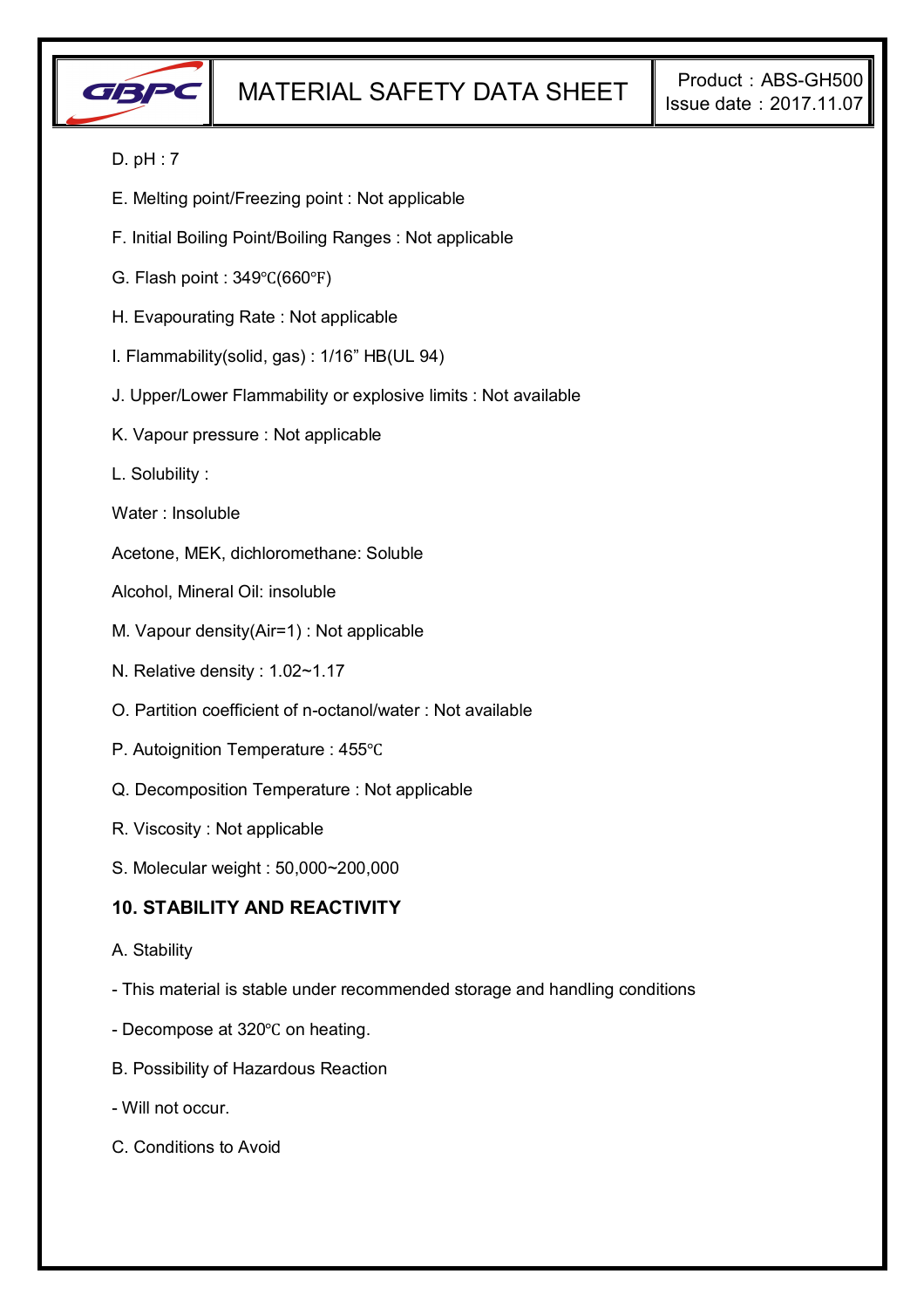

- Avoid contact with heat.
- Avoid contact with heat, sparks, flame or other ignition sources.
- D. Materials to Avoid
- Strong oxidizing agents.
- E. Hazardous Decomposition Products
- Hydrogen cyanide
- Generate monomer, oxides, gas/steam, hydrocarbon, low-molecular oligomers

ring, gas products when heated to high temperature.

### **11. TOXOCOLOGICAL INFORMATION**

- A. Information on the likely routes of exposure
- $\gamma$  (Respiratory tracts) : Not available
- (Oral) : Not available
- (Eye ∙ Skin) : Not available
- B. Delayed and immediate effects and also chronic effects from short and long term

#### exposure

- $\forall$  Acute toxicity : Not available
- $X$  Skin corrosion/irritation : Not available
- $\gamma$  Serious eye damage/irritation : Not available
- $\gamma$  Respiratory sensitization : Not available
- $X$  Skin sensitization : Not available
- $\forall$  Carcinogenicity : Not available
- $\gamma$  Germ cell mutagenicity : Not available
- $\gamma$  Reproductive toxicity : Not available
- $\gamma$  Specific target organ toxicity(single exposure) : Not available
- $\gamma$  Specific target organ toxicity (repeated exposure) : Not available
- $\gamma$  Aspiration hazard : Not available
- Chronic effect : Not available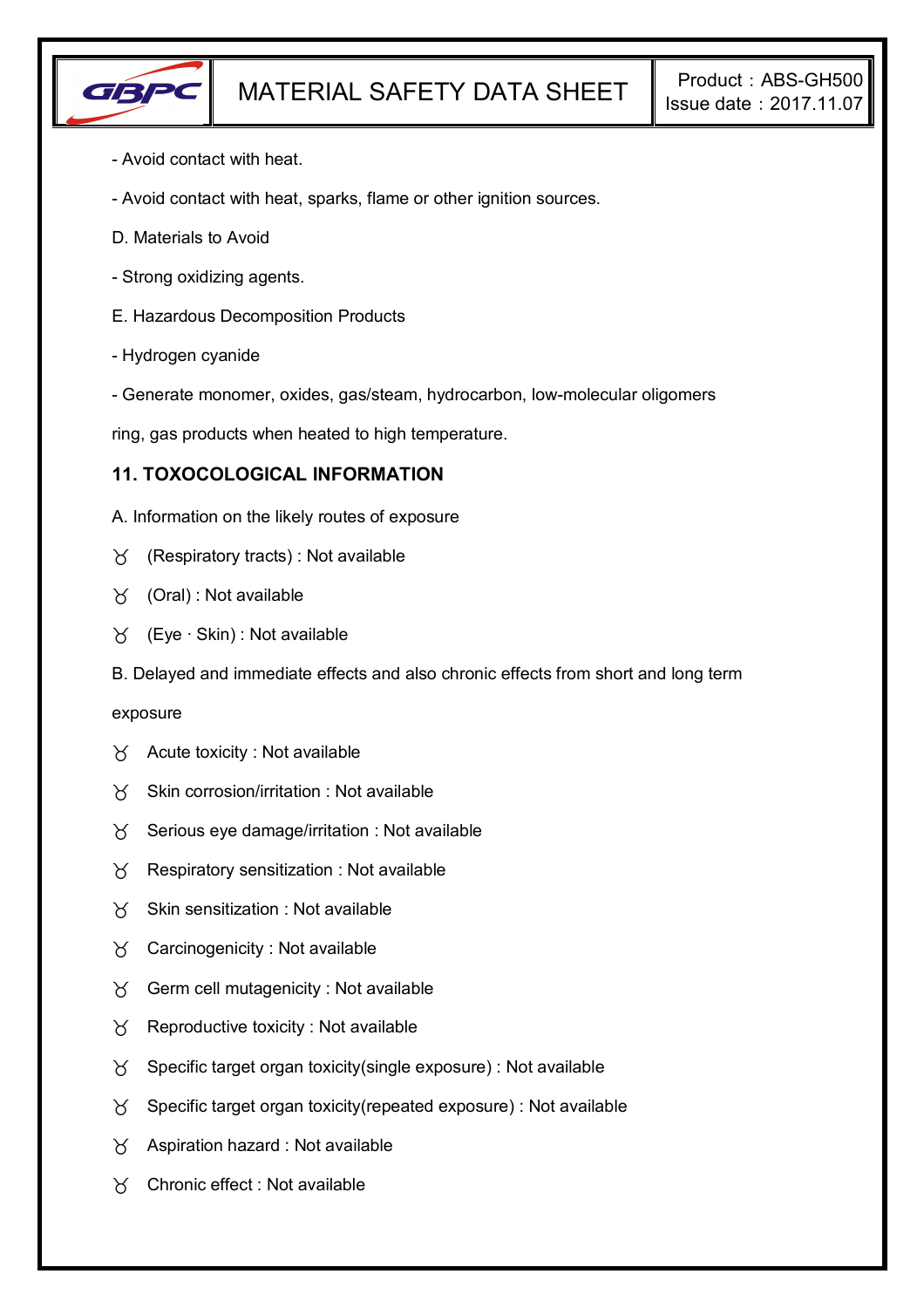

C. Calculation the classification of the mixture(acute toxicity estimate calculation

etc.) : Not applicable

### **12. ECOLOGICAL INFORMATION**

- A. Ecotoxicity : Not available
- B. Persistence and degradability : Not applicable
- C. Bioaccumulative potential : Not applicable
- D. Mobility in soil : Not available
- E. Other adverse effects : Not applicable

### **13. DISPOSAL CONSIDERATION**

#### A. Disposal methods

- The user of this product must properly characterize the waste/container generated from the use of this product in accordance with all applicable

federal, state and/or local laws and regulations in order to determine the

proper disposal of the waste in accordance with all applicable federal, state

and/or local laws and regulations.

B. Special precautions for disposal :

- The user of this product must disposal by oneself or entrust to waste disposer

or person who other' s waste recycle and dispose, person who establish and

operate waste disposal facilities.

- Dispose of waste in accordance with local regulation.

## **14. TRANSPORT INFORMATION**

- A. UN number : Not regulated for transport of dangerous goods
- B. Proper shipping name : Not applicable
- C. Hazard class : Not applicable
- D. Packing group : Not applicable
- E. Marine pollutant : Not applicable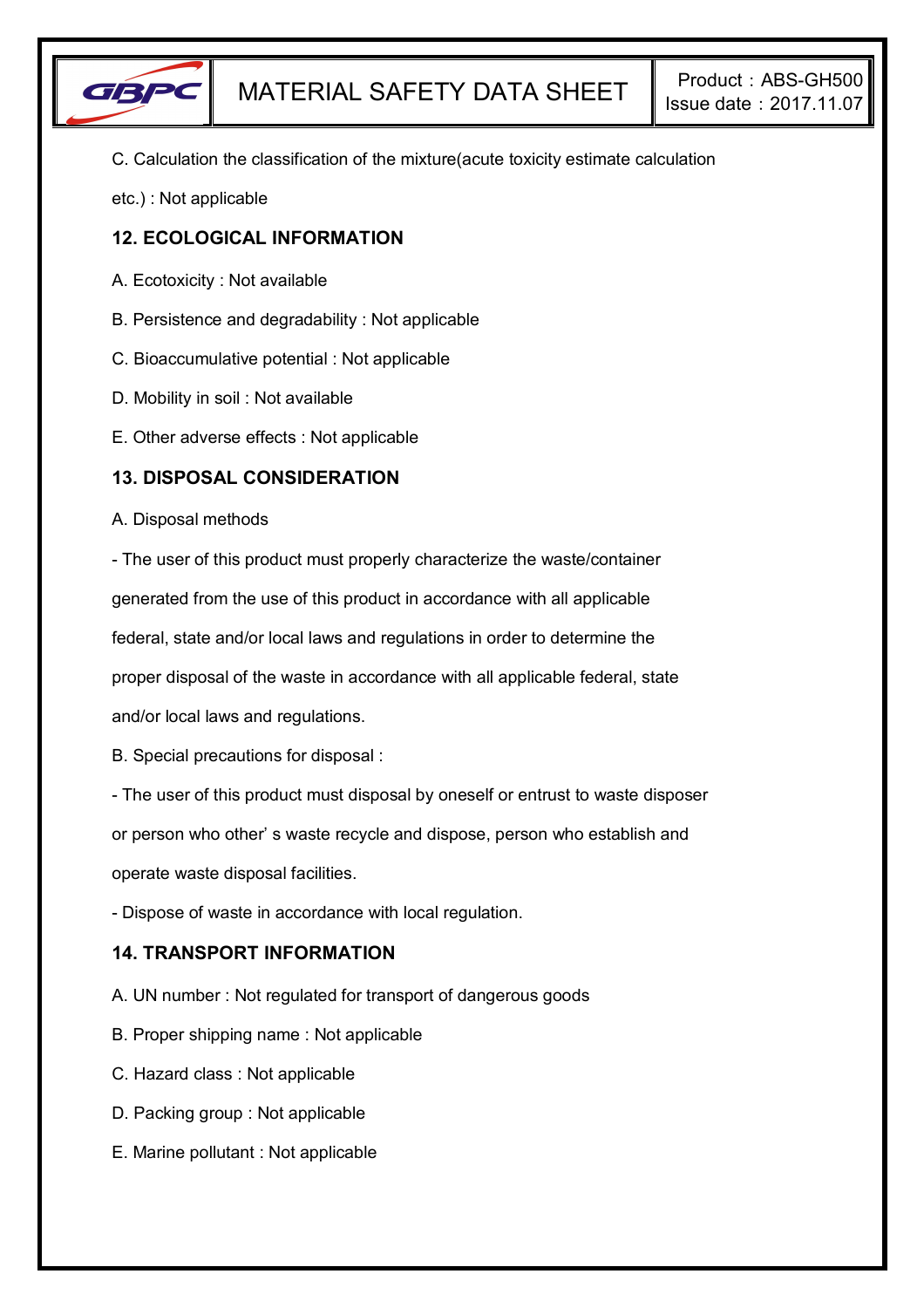

- F. Special precautions for user related to transport or transportation measures :
- 1) EmS FIRE SCHEDULE : F-A
- 2) EmS SPILLAGE SCHEDULE : S-H

# **15. REGULATORY INFORMATION**

A. This product is not subject to the chemical for classification and labeling

under ISHL Article 41.

- B. The Toxic Chemical Control Act
- This product is not classified as Toxic chemical and Observational chemical
- Toxic Release Inventory(TRI) Chemicals: Not regulated
- C. Dangerous goods Safety Management Law: Not applicable
- D. US regulations
- OSHA regulation (29CFR1910.119) : Not applicable
- CERCLA section 103 (40CFR302.4) : Not applicable
- EPCRA section 302(40CFR355.30) : Not applicable
- EPCRA section 304(40CFR355.40) : Not applicable
- EPCRA section 313(40CFR372.65) : Not applicable
- E. Other local or international regulation
- POPs Management Law : Not applicable
- Rotterdam Convention on Harmful Chemicals & Pesticides : Not applicable
- Stockholm Convention on Persistent Organic Pollutants : Not applicable
- Montreal Protocol on Substances That Deplete the Ozone Layer
- : Not applicable
- Information of EU Classification : Not available

# **16. OTHER INFORMATION**

A. Reference